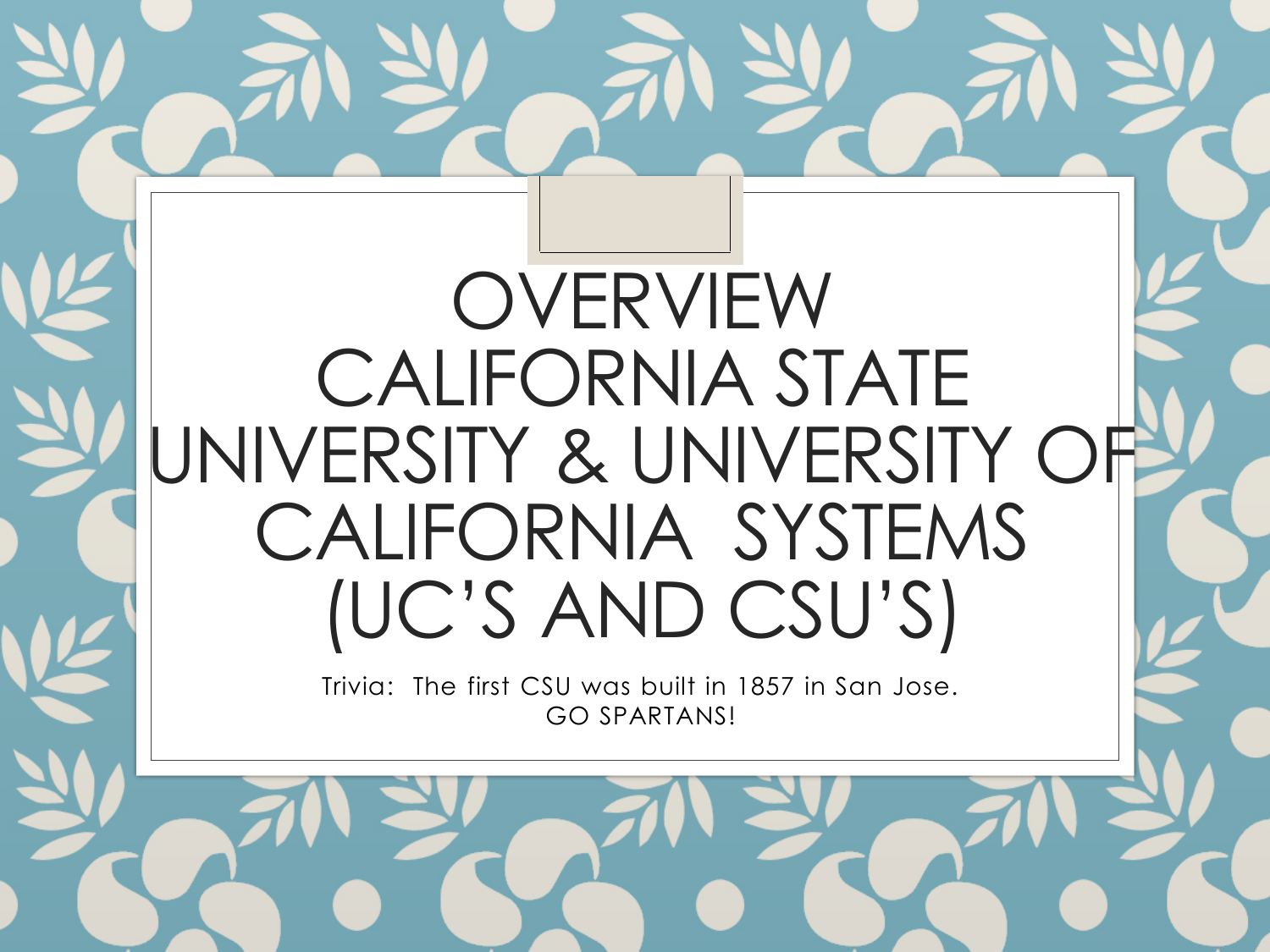### Overview of CSU's and UC

- What are the UC/CSU Systems?
- What are the similarities?
- What are the differences?
- What can I do now to be eligible?
- What are the application deadlines?
- What does it cost?
- What does "impaction" mean?
- What resources are out there?
- What questions do you have?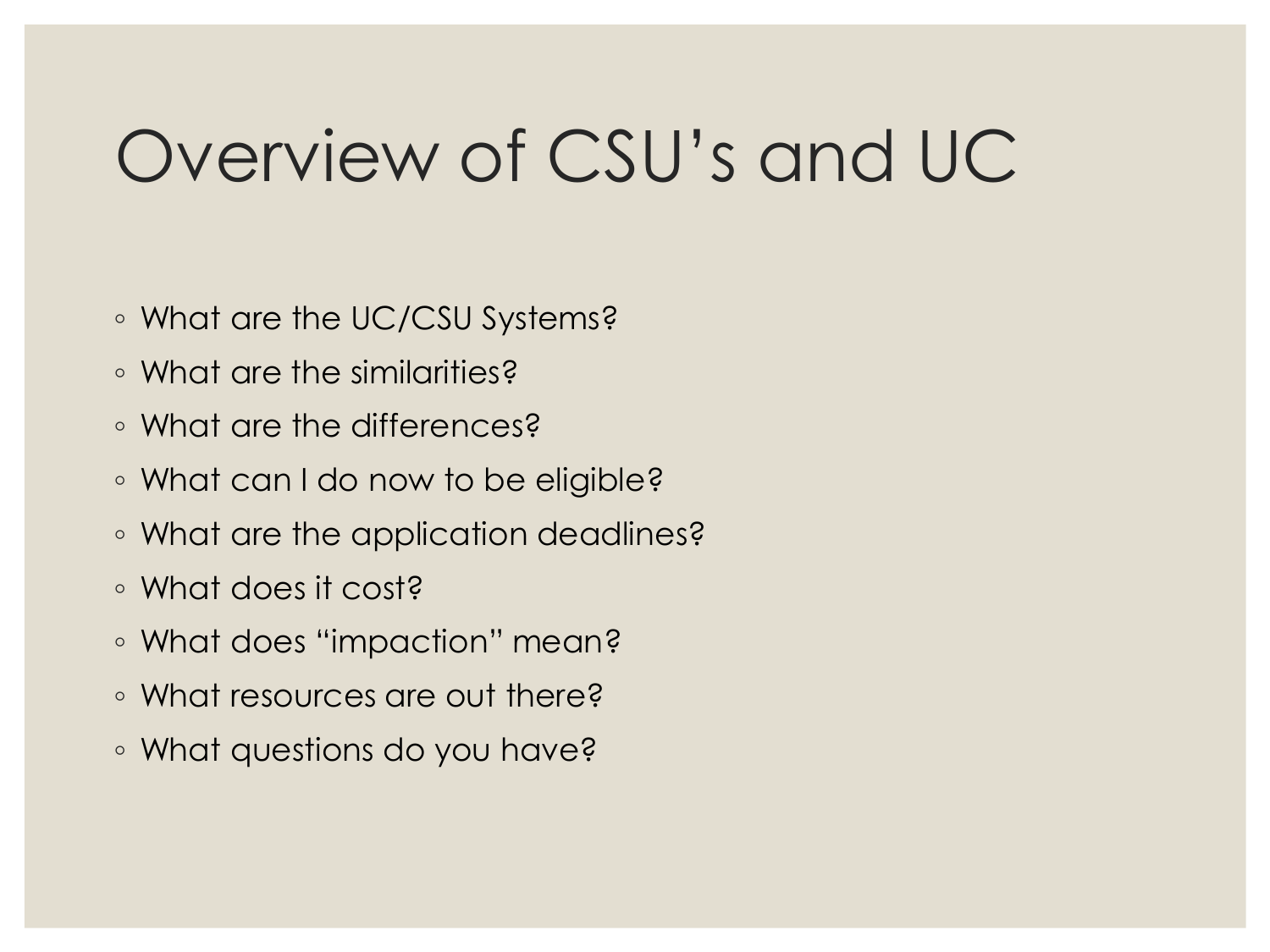## SIMILARITIES (UC and CSU)

- Public Institutions
- A G Rigorous Curriculum
	- GPA after 9<sup>th</sup> Grade
	- Use eligibility Index
- ACT or SAT exams
- Offers Bachelors, Masters, and Professional Degrees
- Have impacted/closed majors at some campuses
- Only have to fill out one application fro all 23 CSU's or 10 UC's. (Fee's apply to each)



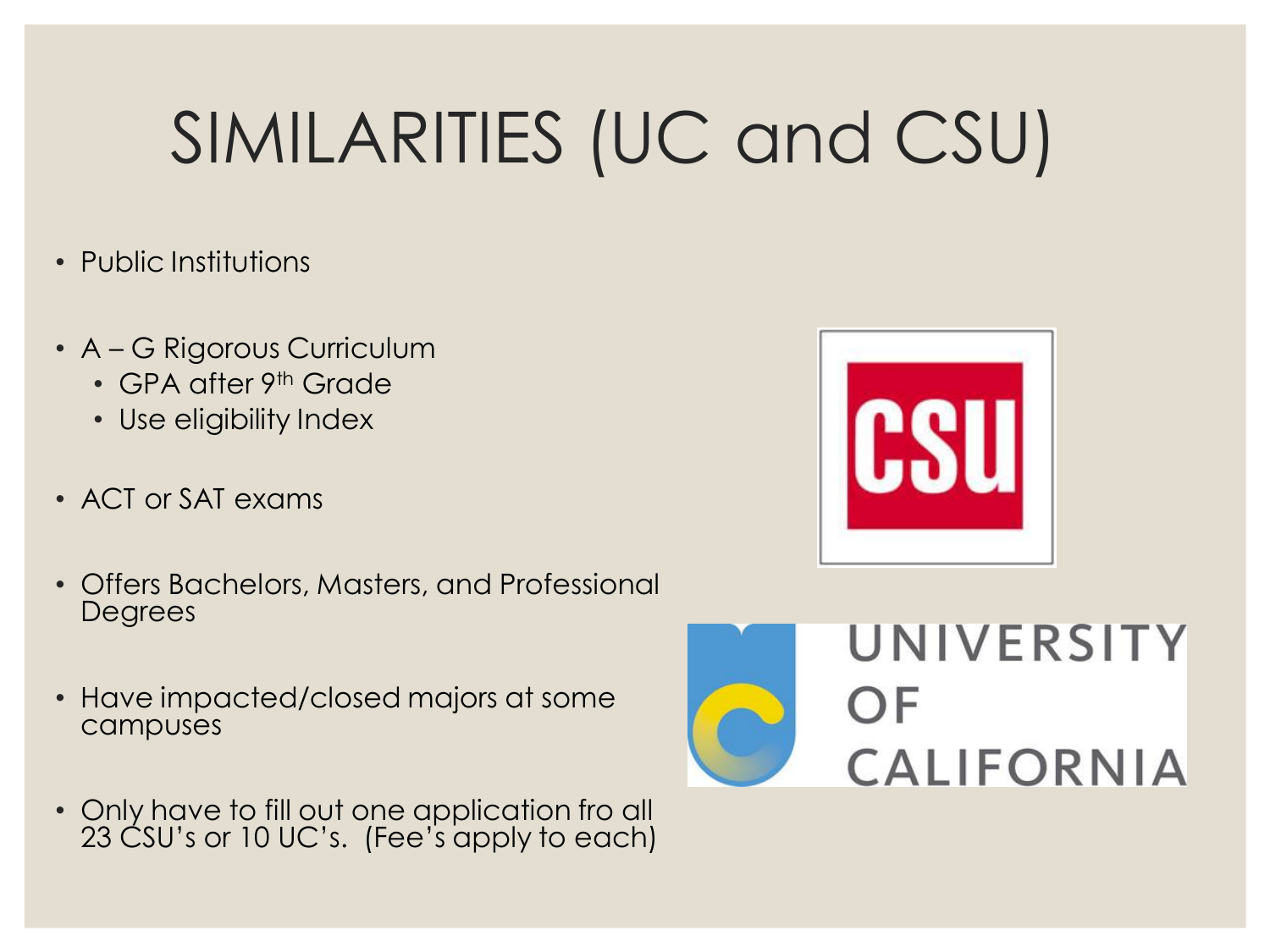### DIFFERENCES

- The Application Process
- The Cost of Attendance
- Holistic Review (UC)
- The Eligibility Index
	- GPA
	- ACT and SAT Writing



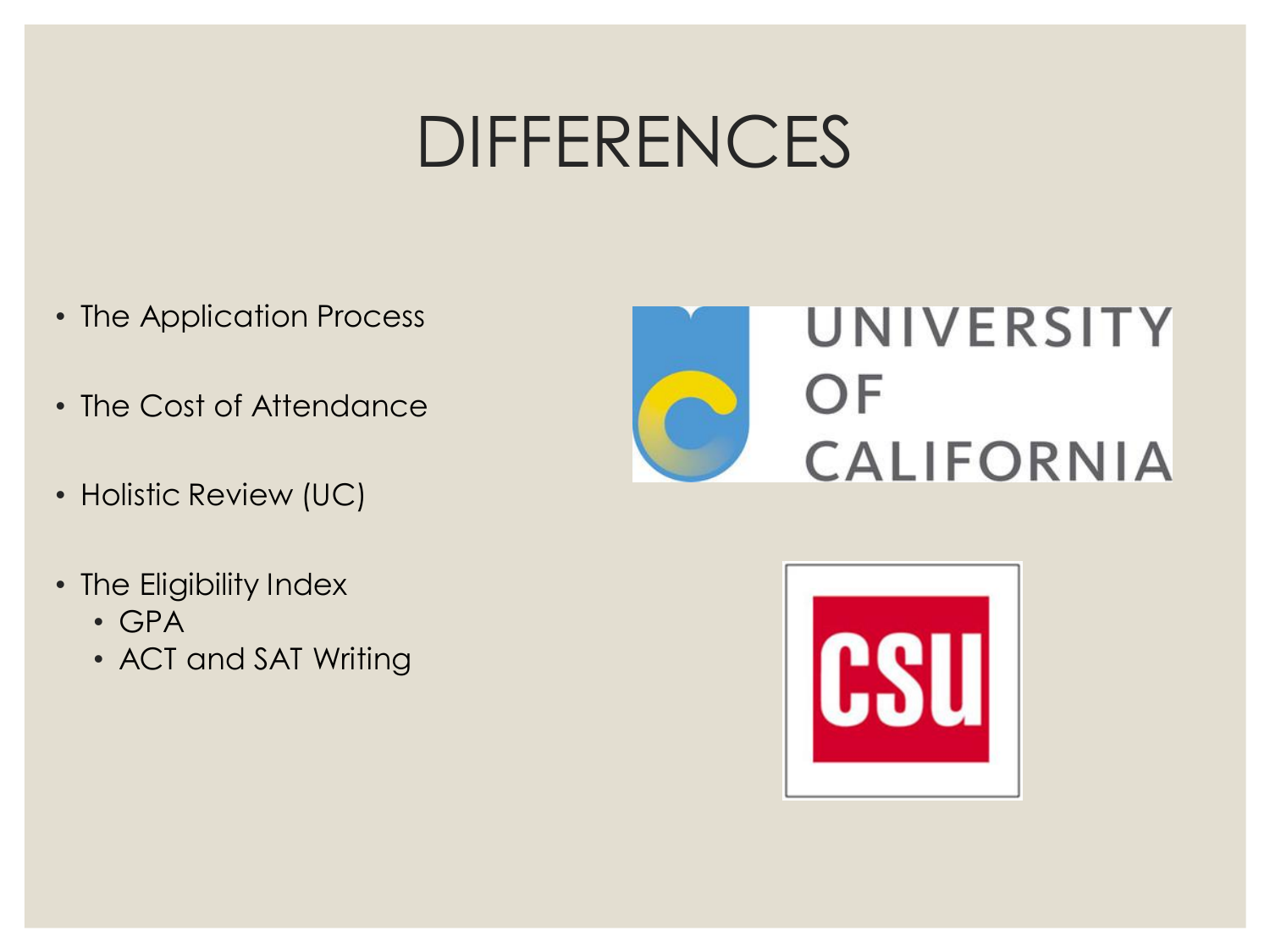## Knowing the A-G's

To be eligible for UC's and CSU's you NEED these classes

| <b>Letter</b> | <b>Area</b>                                    | <b>Years</b><br><b>Required</b> | <b>Years</b><br><b>Recommended</b> |
|---------------|------------------------------------------------|---------------------------------|------------------------------------|
| $\mathbf{A}$  | <b>History/Social Sciences</b>                 | 2 years                         |                                    |
| B             | <b>English</b>                                 | 4 years                         |                                    |
| $\mathbf C$   | <b>Mathematics</b>                             | 3 years                         | 4 years                            |
| D             | <b>Laboratory Sciences</b>                     | 2 years                         | 3 years                            |
| E             | <b>Language Other Than</b><br><b>English</b>   | 2 years                         | 3 years                            |
| F             | <b>Visual and Performing</b><br><b>Arts</b>    | 1 year                          |                                    |
| G             | <b>College-Preparatory</b><br><b>Electives</b> | 1 year                          |                                    |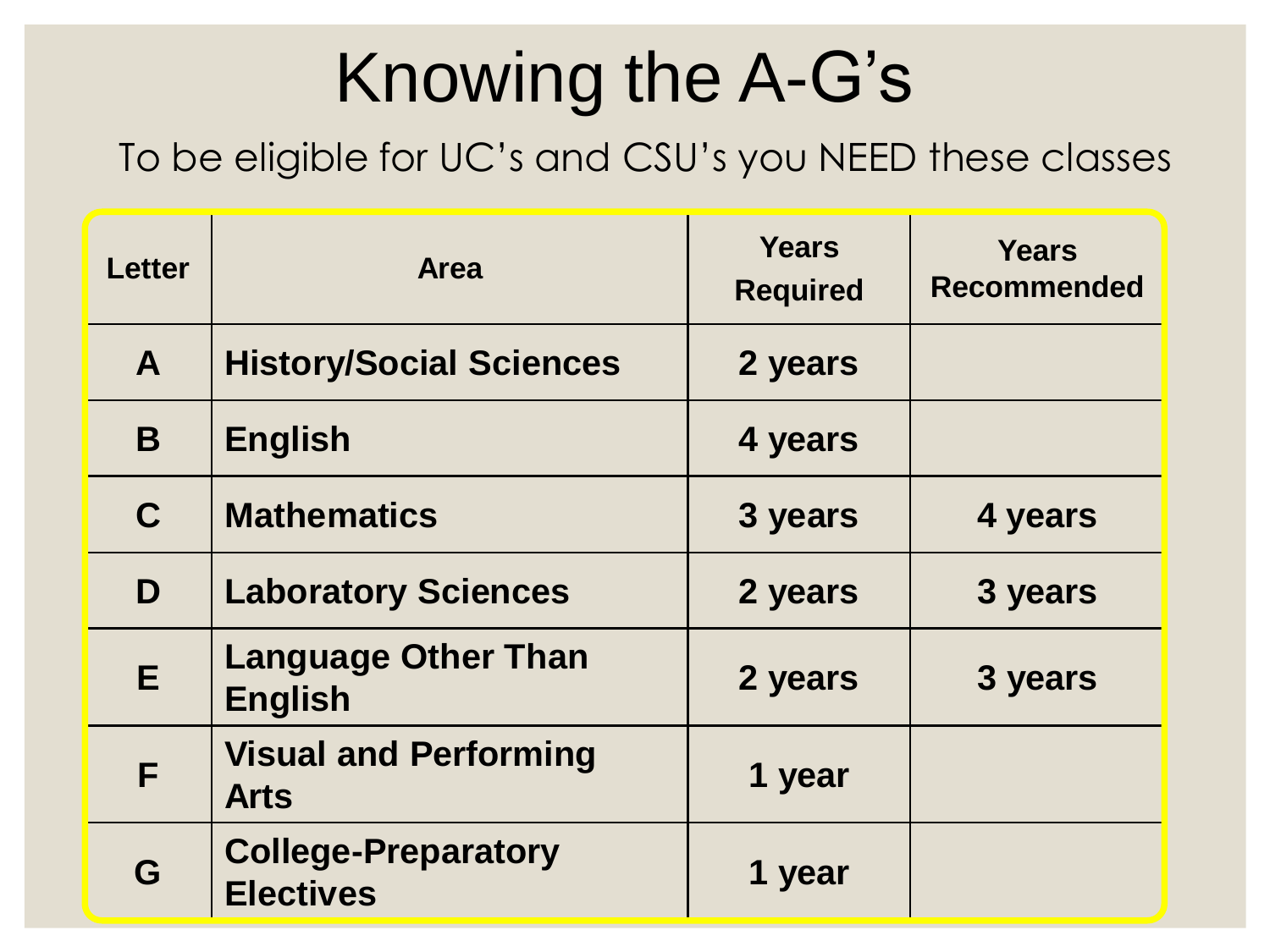### Knowing the test requirement SAT OR ACT???

• ACT TEST

◦ SAT TEST

[www.actstudent.org](http://www.actstudent.org/)

ACT Essay: Optional (always recommended) [www.collegeboard.org](http://www.collegeboard.org/)

SAT Essay: Optional (always recommended)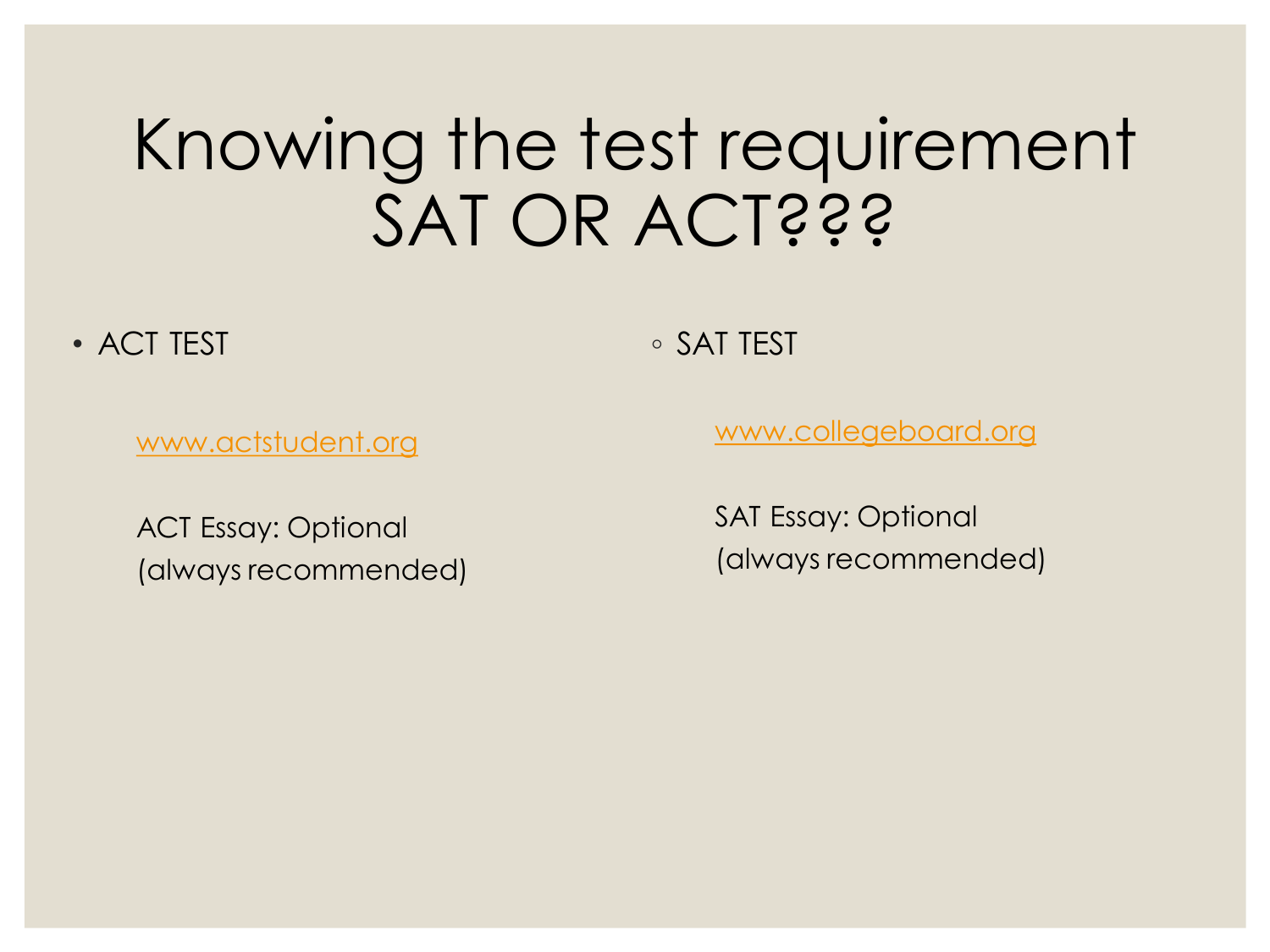### California Sate University (CSU's) (23 campuses)

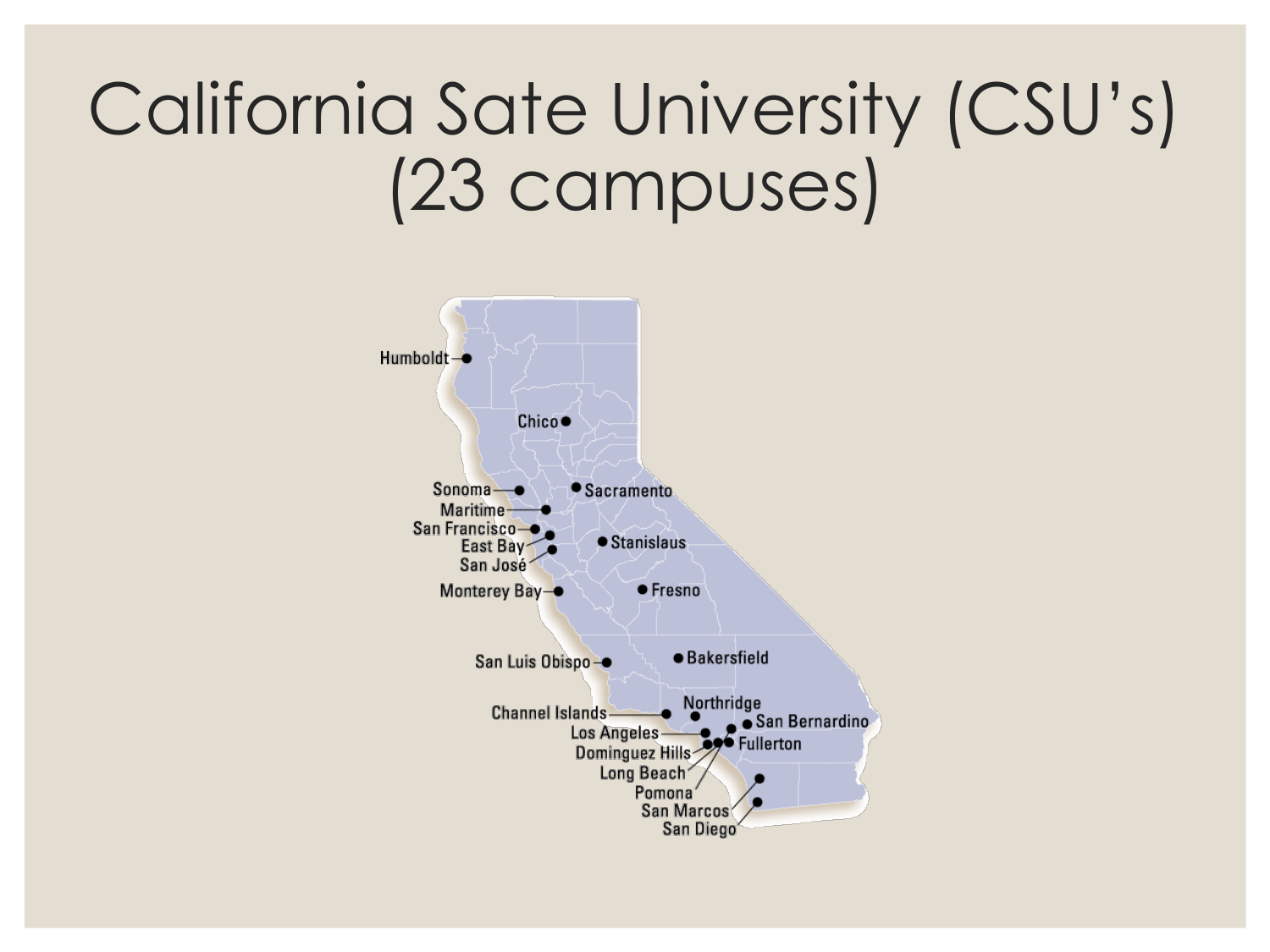### Average Cost of Attendance

- **On Campus:**
	- \$25, 000 (ish)
- **Off Campus** ◦ \$23,000 (ish)
- **With Parents**  ◦ \$16,000 (ish)



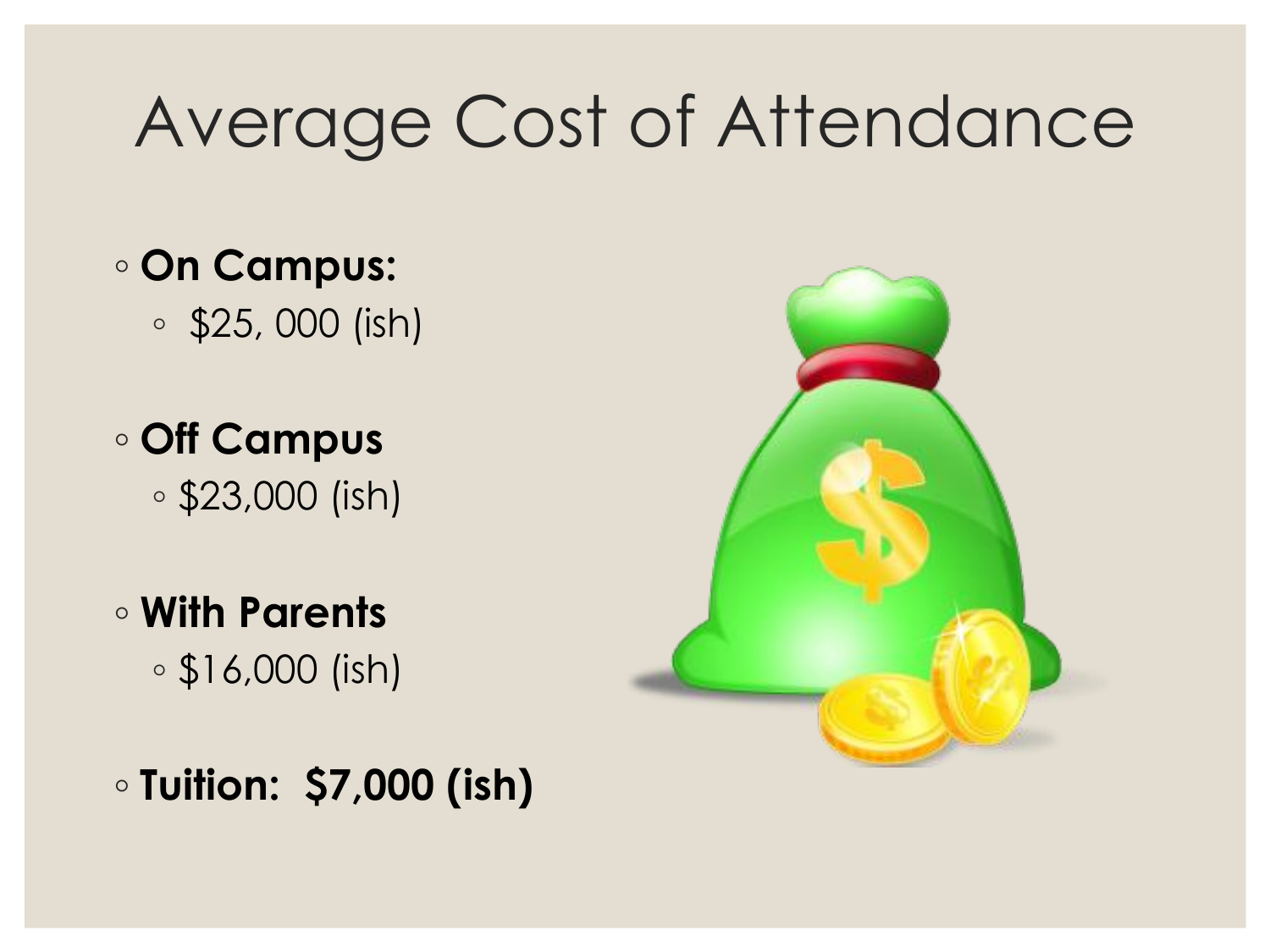### CSU Application Process

- calstateapply.edu
- $\circ$  Oct. 1st Nov. 30<sup>th</sup>
- Take ACT/SAT by December of your Senior year

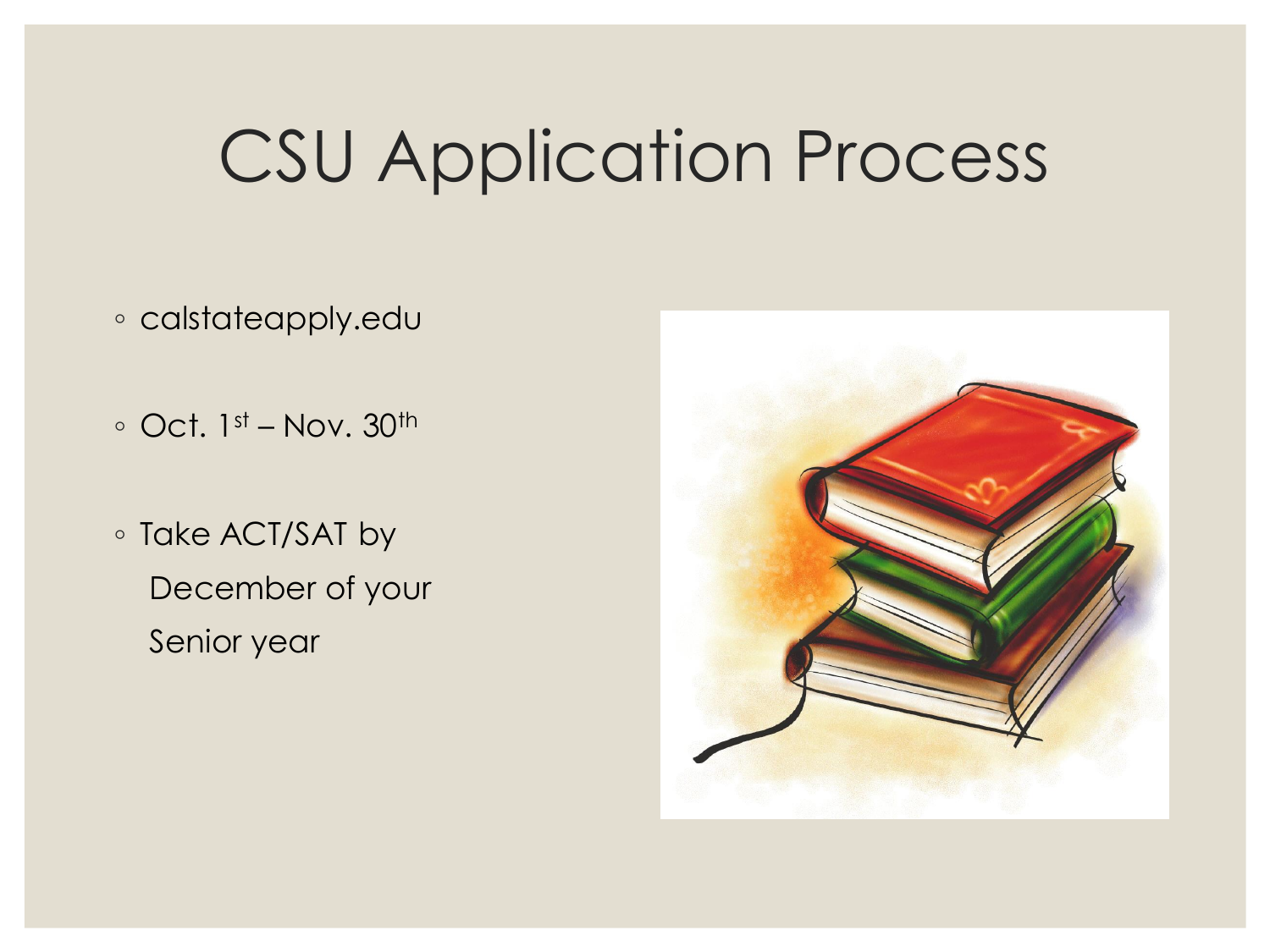## Eligibility Criteria for CSU's

#### ◦ Eligibility Index

- A G coursework (15 units) Grades in A – G courses (C's or better)
- ACT or SAT test scores
- High School Graduation
- 3.0 GPA qualifies with any ACT/SAT test score
- Impacted majors may exist on some campuses

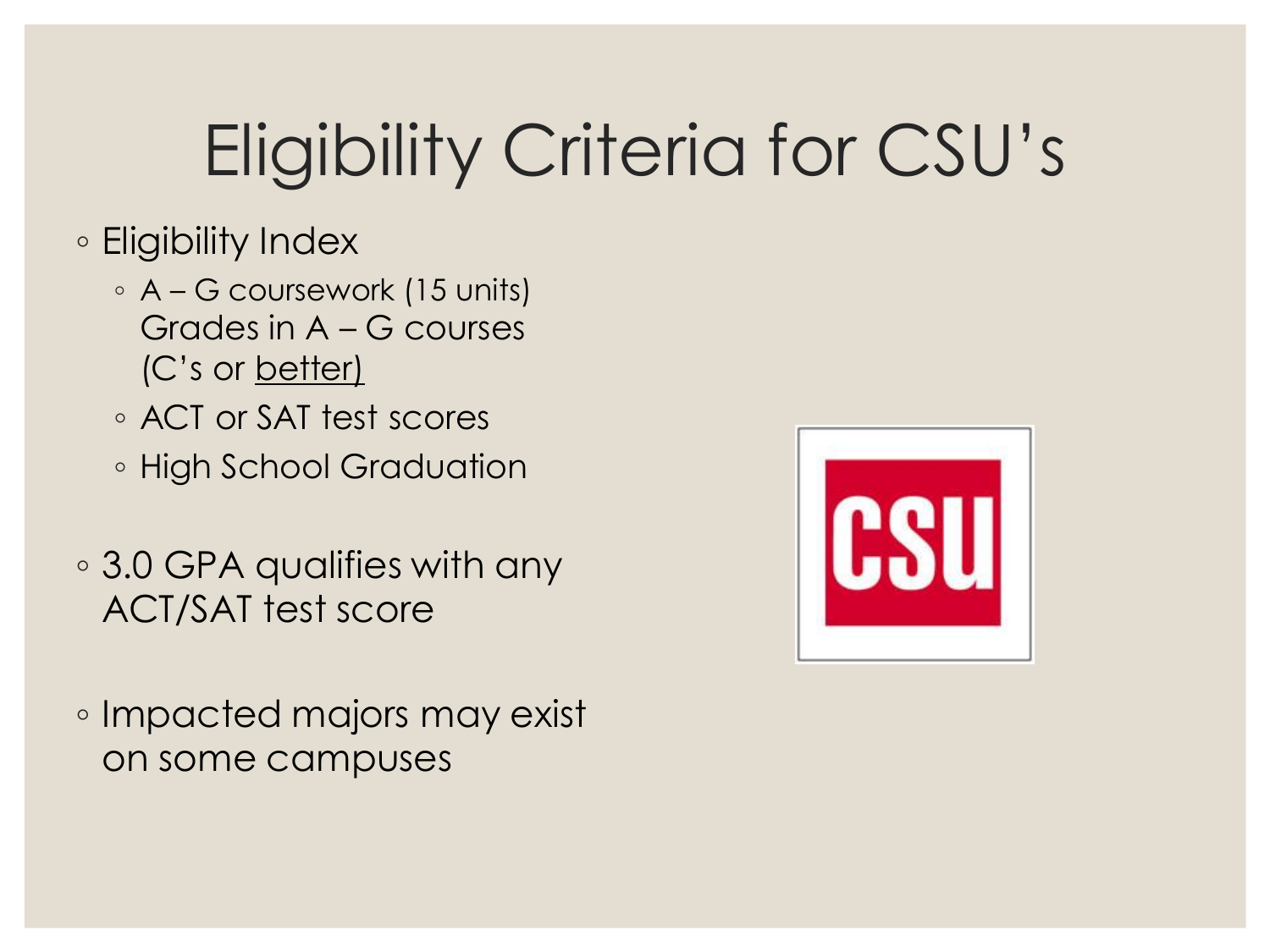#### SAT Eligibility Index Table of California High School Graduates or Residents of California

| <b>GPA</b> | <b>NEW SAT</b><br><b>SCORE</b> | <b>GPA</b> | <b>NEW SAT</b><br><b>SCORE</b> | <b>GPA</b> | <b>NEW SAT</b><br><b>SCORE</b> |
|------------|--------------------------------|------------|--------------------------------|------------|--------------------------------|
| 2.99       | 560                            | 2.66       | 830                            | 2.33       | 1090                           |
| 2.98       | 570                            | 2.65       | 830                            | 2.32       | 1100                           |
| 2.97       | 580                            | 2.64       | 840                            | 2.31       | 1110                           |
| 2.96       | 590                            | 2.63       | 850                            | 2.30       | 1110                           |
| 2.95       | 590                            | 2.62       | 860                            | 2.29       | 1120                           |
| 2.94       | 600                            | 2.61       | 860                            | 2.28       | 1130                           |
| 2.93       | 610                            | 2.60       | 870                            | 2.27       | 1140                           |
| 2.92       | 620                            | 2.59       | 880                            | 2.26       | 1150                           |
| 2.91       | 630                            | 2.58       | 880                            | 2.25       | 1150                           |
| 2.90       | 630                            | 2.57       | 900                            | 2.24       | 1160                           |
| 2.89       | 640                            | 2.56       | 910                            | 2.23       | 1170                           |
| 2.88       | 650                            | 2.55       | 910                            | 2.22       | 1180                           |
| 2.87       | 660                            | 2.54       | 920                            | 2.21       | 1190                           |
| 2.86       | 670                            | 2.53       | 930                            | 2.20       | 1190                           |
| 2.85       | 670                            | 2.52       | 940                            | 2.19       | 1200                           |
| 2.84       | 680                            | 2.51       | 950                            | 2.18       | 1210                           |
| 2.83       | 690                            | 2.50       | 950                            | 2.17       | 1220                           |
| 2.82       | 700                            | 2.49       | 960                            | 2.16       | 1230                           |
| 2.81       | 710                            | 2.48       | 970                            | 2.15       | 1230                           |
| 280        | 710                            | 2.47       | 980                            | 2.14       | 1240                           |
| 2.79       | 720                            | 2.46       | 990                            | 2.13       | 1250                           |
| 2.78       | 730                            | 2.45       | 990                            | 2.12       | 1260                           |
| 2.77       | 740                            | 2.44       | 1000                           | 2.11       | 1270                           |
| 2.76       | 750                            | 2.43       | 1010                           | 2.10       | 1270                           |
| 2.75       | 760                            | 2.42       | 1020                           | 2.09       | 1280                           |
| 2.74       | 770                            | 2.41       | 1030                           | 2.08       | 1290                           |
| 2.73       | 780                            | 2.40       | 1030                           | 2.07       | 1300                           |
| 2.72       | 780                            | 2.39       | 1040                           | 2.06       | 1310                           |
| 2.71       | 790                            | 2.38       | 1050                           | 2.05       | 1310                           |
| 2.70       | 790                            | 2.37       | 1060                           | 2.04       | 1320                           |
| 2.69       | 800                            | 2.36       | 1070                           | 2.03       | 1330                           |
| 2.68       | 810                            | 2.35       | 1070                           | 2.02       | 1340                           |
| 2.67       | 820                            | 2.34       | 1080                           | 2.01       | 1350                           |
|            |                                |            |                                | 2.00       | 1350                           |

(A GPA of 3.00 and above qualifies for any score in SAT)

#### GPA below 2.0 does not qualify for admission

\* For admissions purposes, the CSU uses only the new SAT scores for mathematics and evidence based on reading and writing.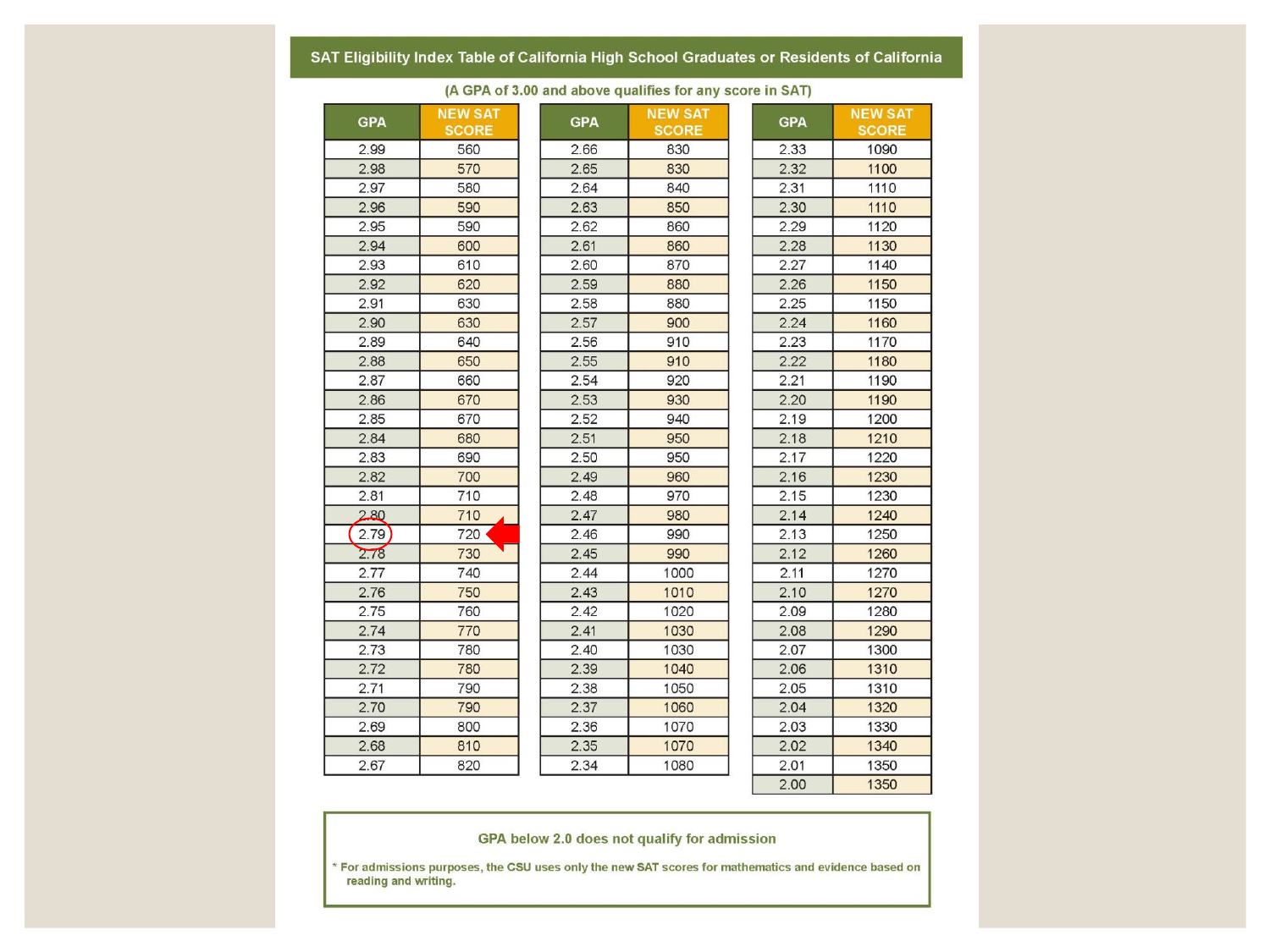#### ACT Eligibility Index Table of California High School Graduates or Residents of California

| <b>GPA</b> | <b>ACT SCORE</b> | <b>GPA</b> | <b>ACT SCORE</b> | <b>GPA</b> | <b>ACT SCORE</b> |
|------------|------------------|------------|------------------|------------|------------------|
| 2.99       | 10               | 2.66       | 17               | 2.33       | 23               |
| 2.98       | 10               | 2.65       | 17               | 2.32       | 23               |
| 2.97       | 10               | 2.64       | 17               | 2.31       | 24               |
| 2.96       | 11               | 2.63       | 17               | 2.30       | 24               |
| 2.95       | 11               | 2.62       | 17               | 2.29       | 24               |
| 2.94       | 11               | 2.61       | 18               | 2.28       | 24               |
| 2.93       | 11               | 2.60       | 18               | 2.27       | 24               |
| 2.92       | 11               | 2.59       | 18               | 2.26       | 25               |
| 2.91       | 12               | 2.58       | 18               | 2.25       | 25               |
| 2.90       | 12               | 2.57       | 18               | 2.24       | 25               |
| 2.89       | 12               | 2.56       | 19               | 2.23       | 25               |
| 2.88       | 12               | 2.55       | 19               | 2.22       | 25               |
| 2.87       | 12               | 2.54       | 19               | 2.21       | 26               |
| 2.86       | 13               | 2.53       | 19               | 2.20       | 26               |
| 2.85       | 13               | 2.52       | 19               | 2.19       | 26               |
| 2.84       | 13               | 2.51       | 20               | 2.18       | 26               |
| 2.83       | 13               | 2.50       | 20               | 2.17       | 26               |
| 2.82       | 13               | 2.49       | 20               | 2.16       | 27               |
| 2.81       | 14               | 2.48       | 20               | 2.15       | 27               |
| 2.80       | 14               | 2.47       | 20               | 2.14       | 27               |
| 2.79       | 14               | 2.46       | 21               | 2.13       | 27               |
| 2.78       | 14               | 2.45       | 21               | 2.12       | 27               |
| 2.77       | 14               | 2.44       | 21               | 2.11       | 28               |
| 2.76       | 15               | 2.43       | 21               | 2.10       | 28               |
| 2.75       | 15               | 2.42       | 21               | 2.09       | 28               |
| 2.74       | 15               | 2.41       | 22               | 2.08       | 28               |
| 2.73       | 15               | 2.40       | 22               | 2.07       | 28               |
| 2.72       | 15               | 2.39       | 22               | 2.06       | 29               |
| 2.71       | 16               | 2.38       | 22               | 2.05       | 29               |
| 2.70       | 16               | 2.37       | 22               | 2.04       | 29               |
| 2.69       | 16               | 2.36       | 23               | 2.03       | 29               |
| 2.68       | 16               | 2.35       | 23               | 2.02       | 29               |
| 2.67       | 16               | 2.34       | 23               | 2.01       | 30               |
|            |                  |            |                  | 2.00       | 30               |

(A GPA of 3.00 and above qualifies for any score in ACT)

GPA below 2.0 does not qualify for admission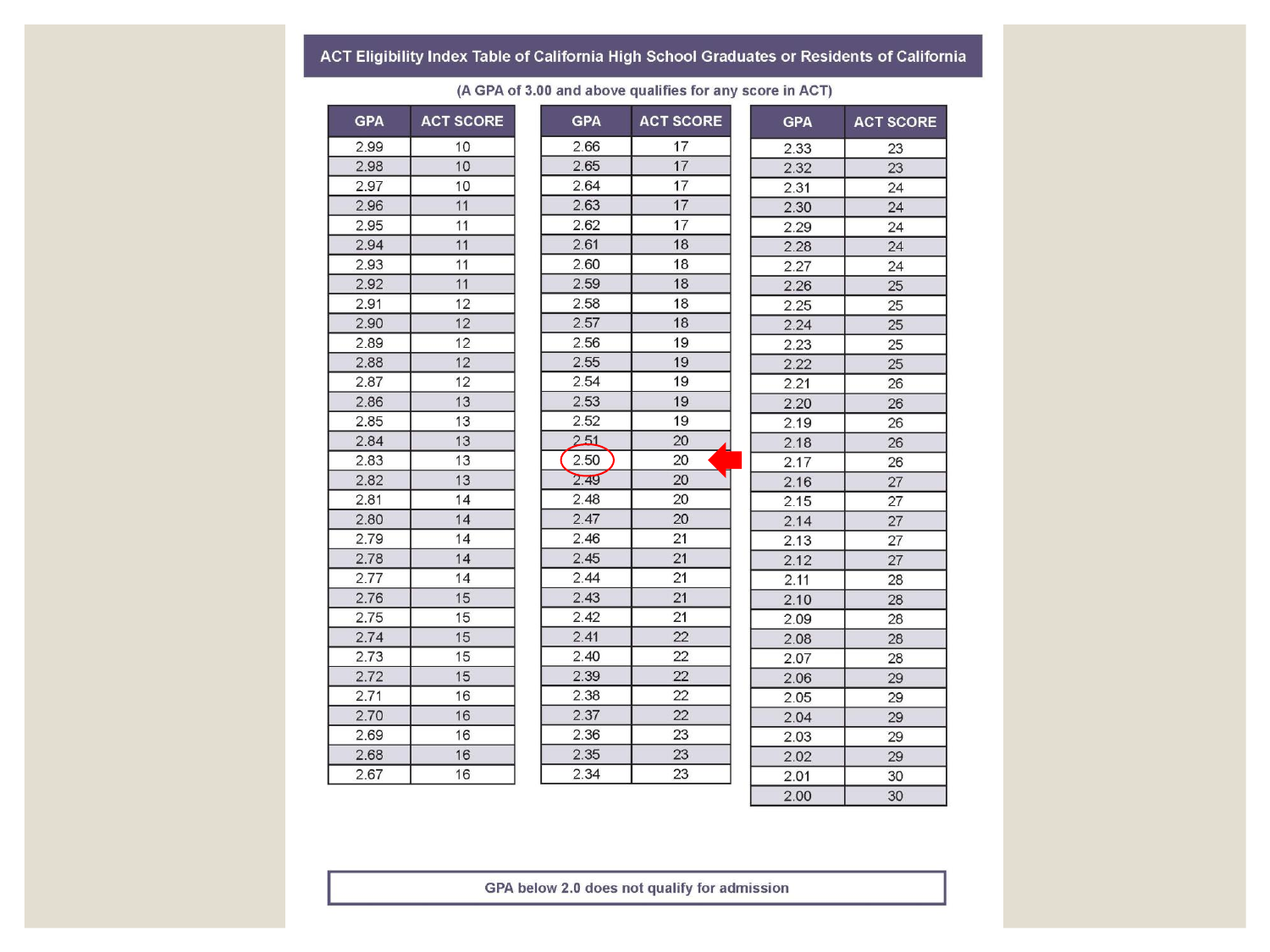### University of California (10 campuses)

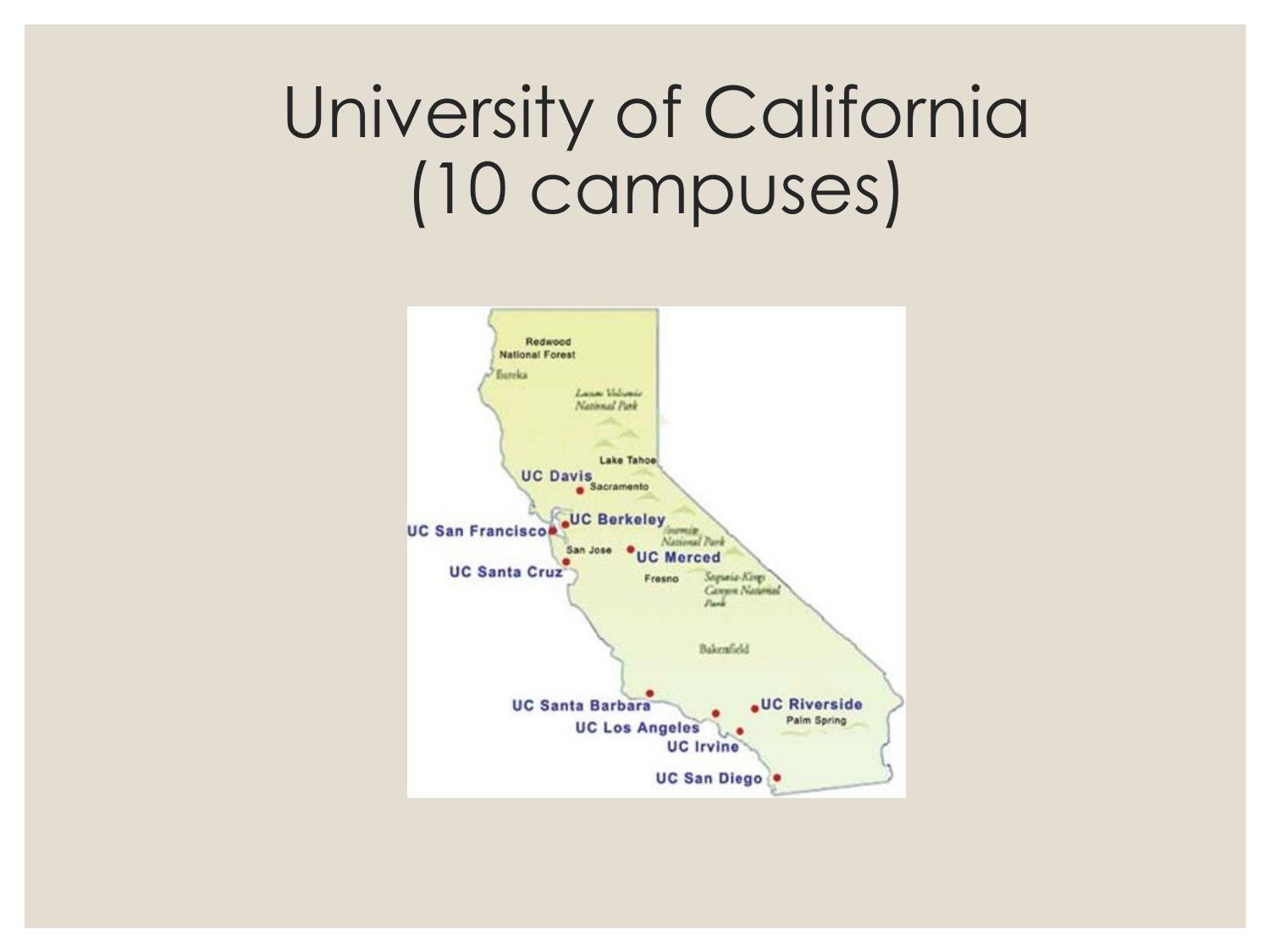### Average Cost of Attendance

### ◦ **On Campus:**

◦ \$32,400 (ish)

### ◦ **Off Campus:** ◦ \$29,200 (ish)

◦ **TUITION: \$14,000** 

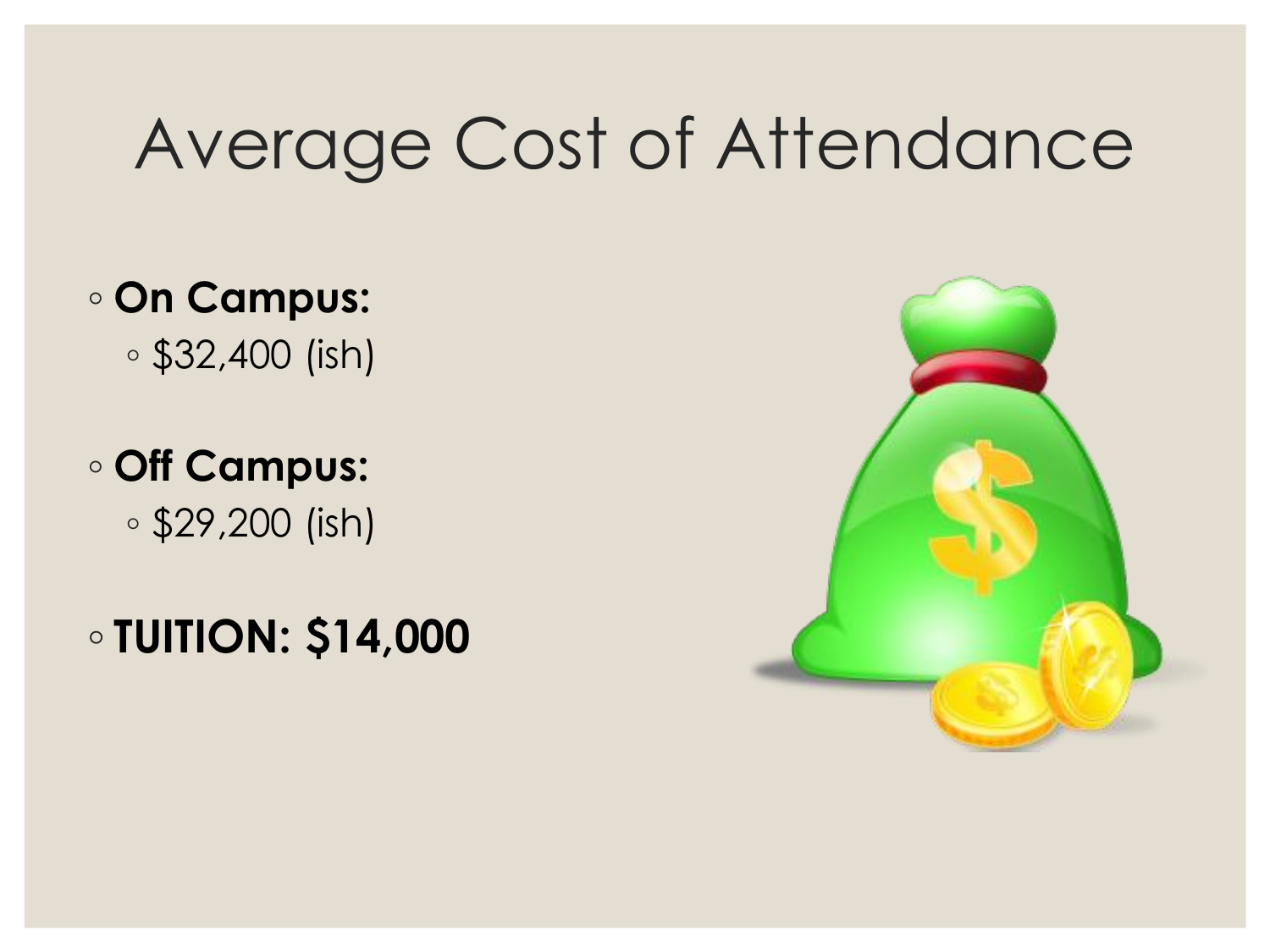### UC Application Process

#### **[www.universityofcalifornia.edu](http://www.universityofcalifornia.edu/)**

- **Aug. 1st (prep period)**
- **Nov. 1 – 30th (filing period)**
- **Take ACT plus writing or the SAT by December of your senior year**
- **Compose Personal Insights**

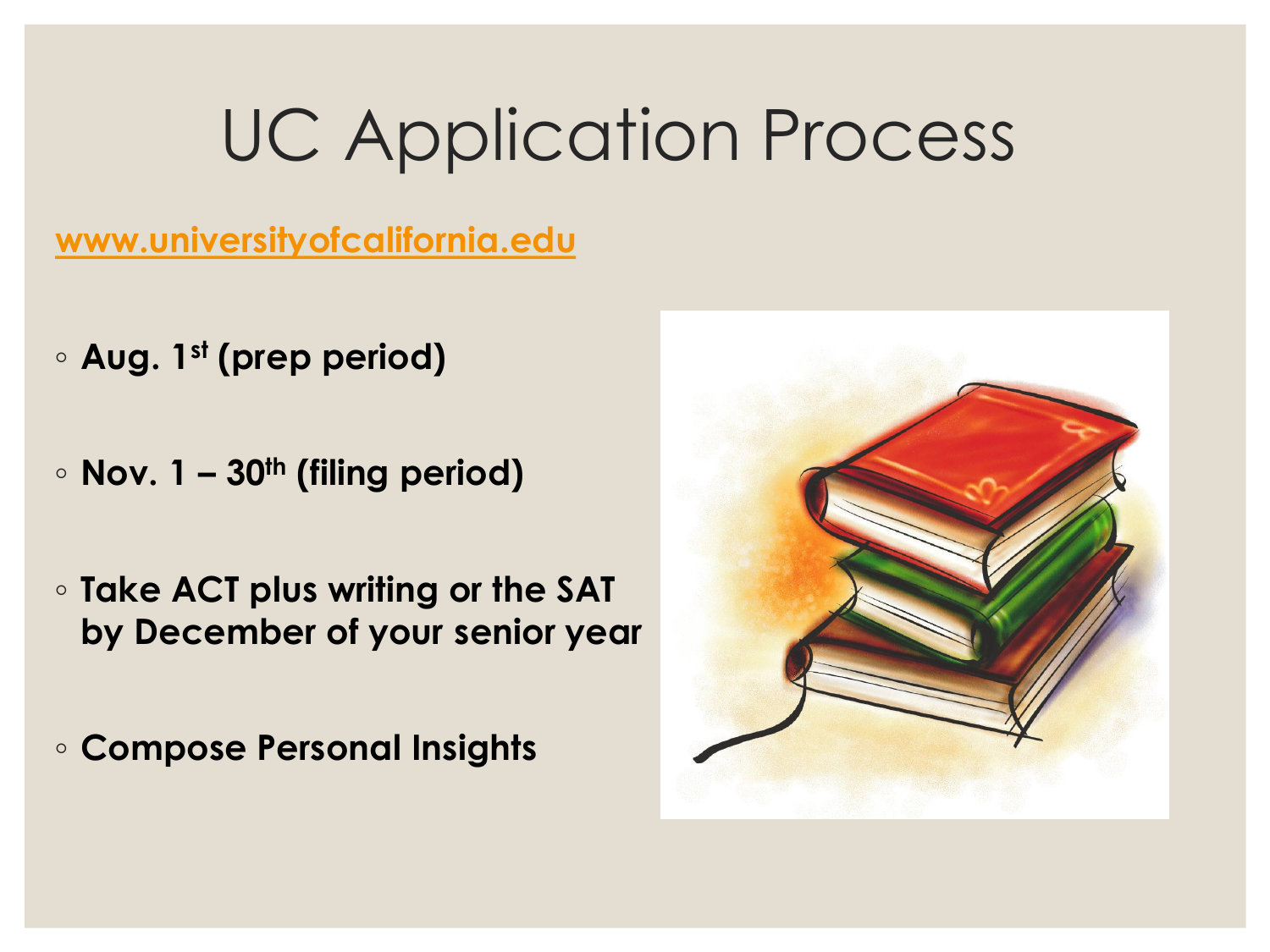### Personal Insight Questions

- You will have 8 questions to choose from. You must respond to only 4 of the 8 question
- Each response is limited to a maximum of 350 words.
- Which questions you choose to answer is entirely up to you: But you should select questions that are most relevant to your experience and that best reflect your individual circumstances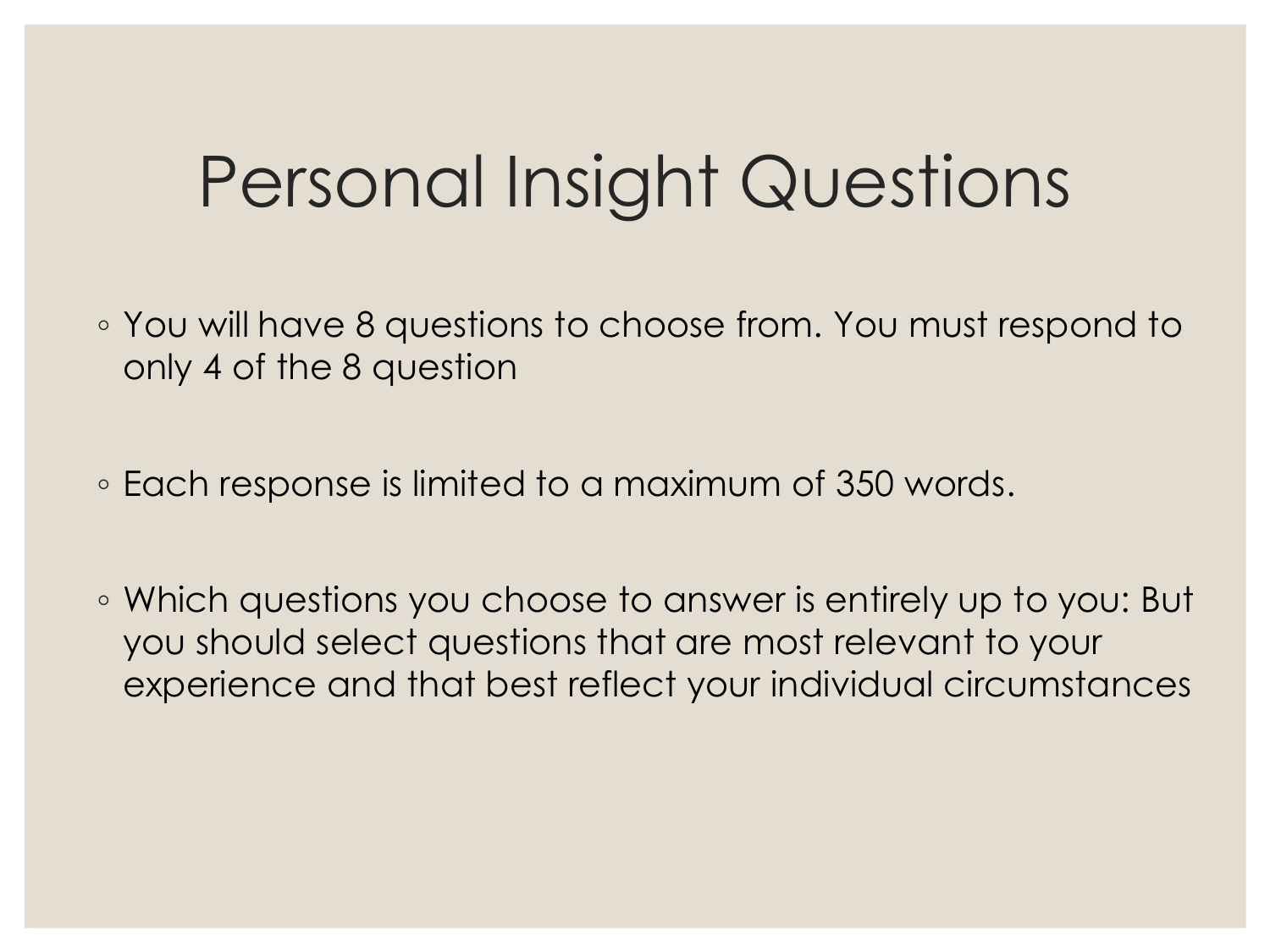### 3 examples (out of 8)

- **Describe an example of your leadership experience in which you have positively influenced others, helped resolve disputes or contributed to group efforts over time.**
- **Describe how you have taken advantage of a significant educational opportunity or worked to overcome an educational barrier you have faced.**
- **What have you done to make your school or your community a better place?**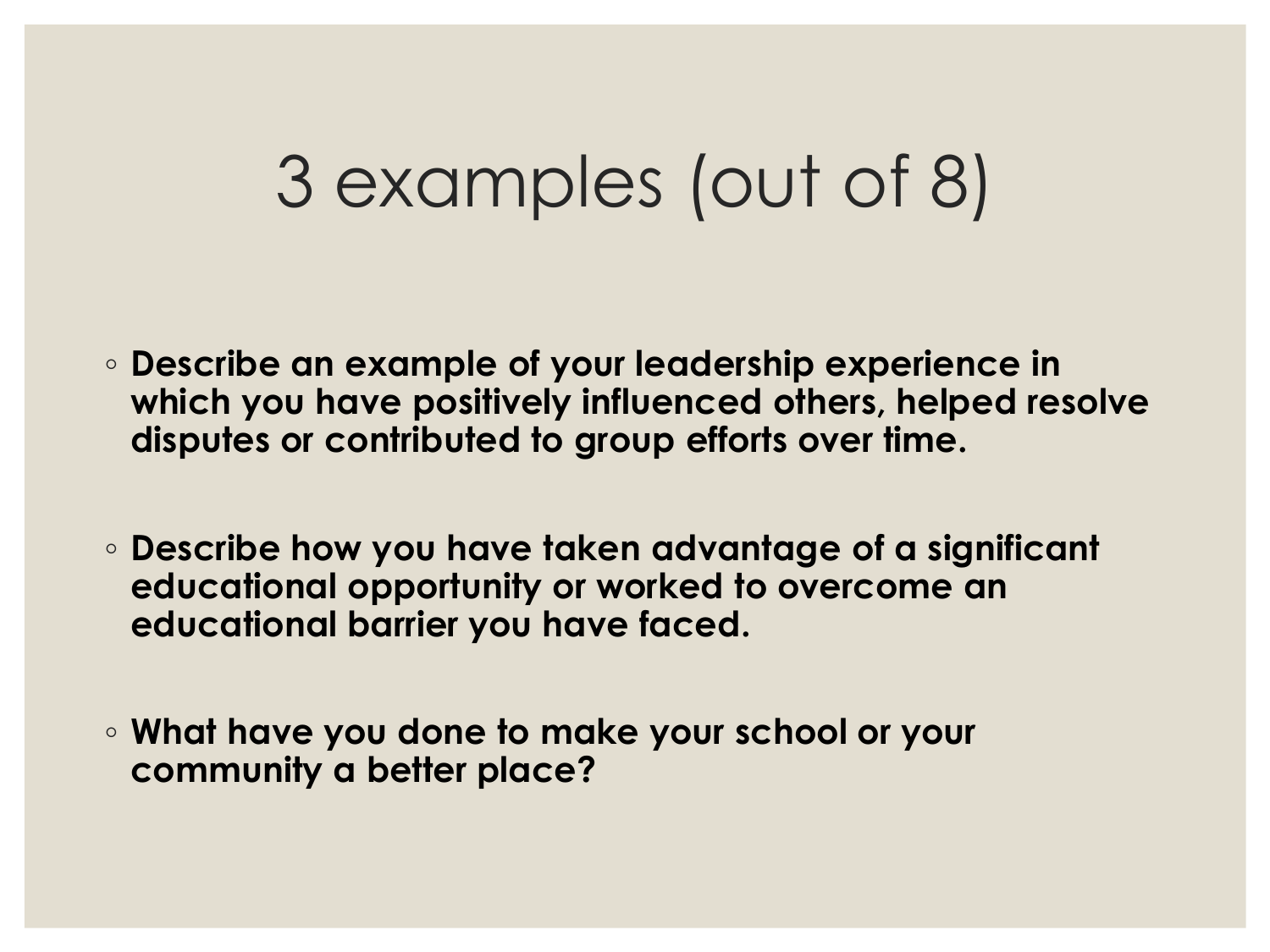## Eligibility Criteria for UC's

- Eligibility Index
	- A G coursework (15 units total) 11 of them complete before the  $12<sup>th</sup>$  grade. the grade.
	- ACT plus Writing or
	- SAT test scores
	- High School Graduation
- 3.0 minimum weighted GPA
- Impacted campuses/majors may require SAT Subject tests
- Top 9% in your class = guaranteed admission (UC's overall)
- Holistic Review

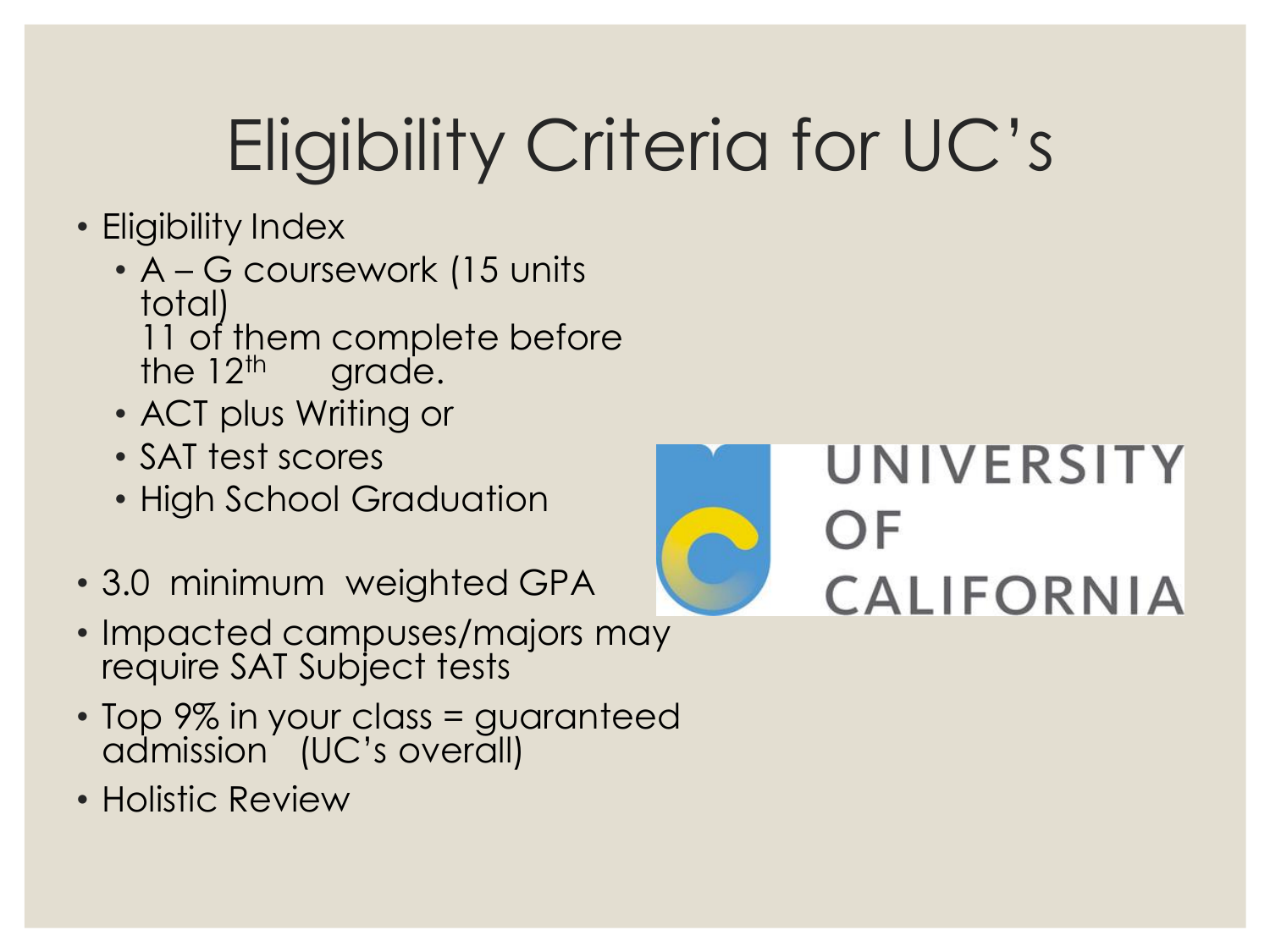### HOLISTIC REVIEW 14 Factors Beyond grades and test scores

- Academic GPA
- Test Scores
- Courses beyond A G
- Honors/AP/IBO
- Senior year courses
- Outstanding in a subject
- Doing all you can with what is offered
- Outstanding projects
- Marked academic improvement
- Special talents/achievements
- Special Projects tied w/ curriculum
- Accomplishments in light of tougher circumstances
- Location of your school/home
- Rank in top 9 % of your class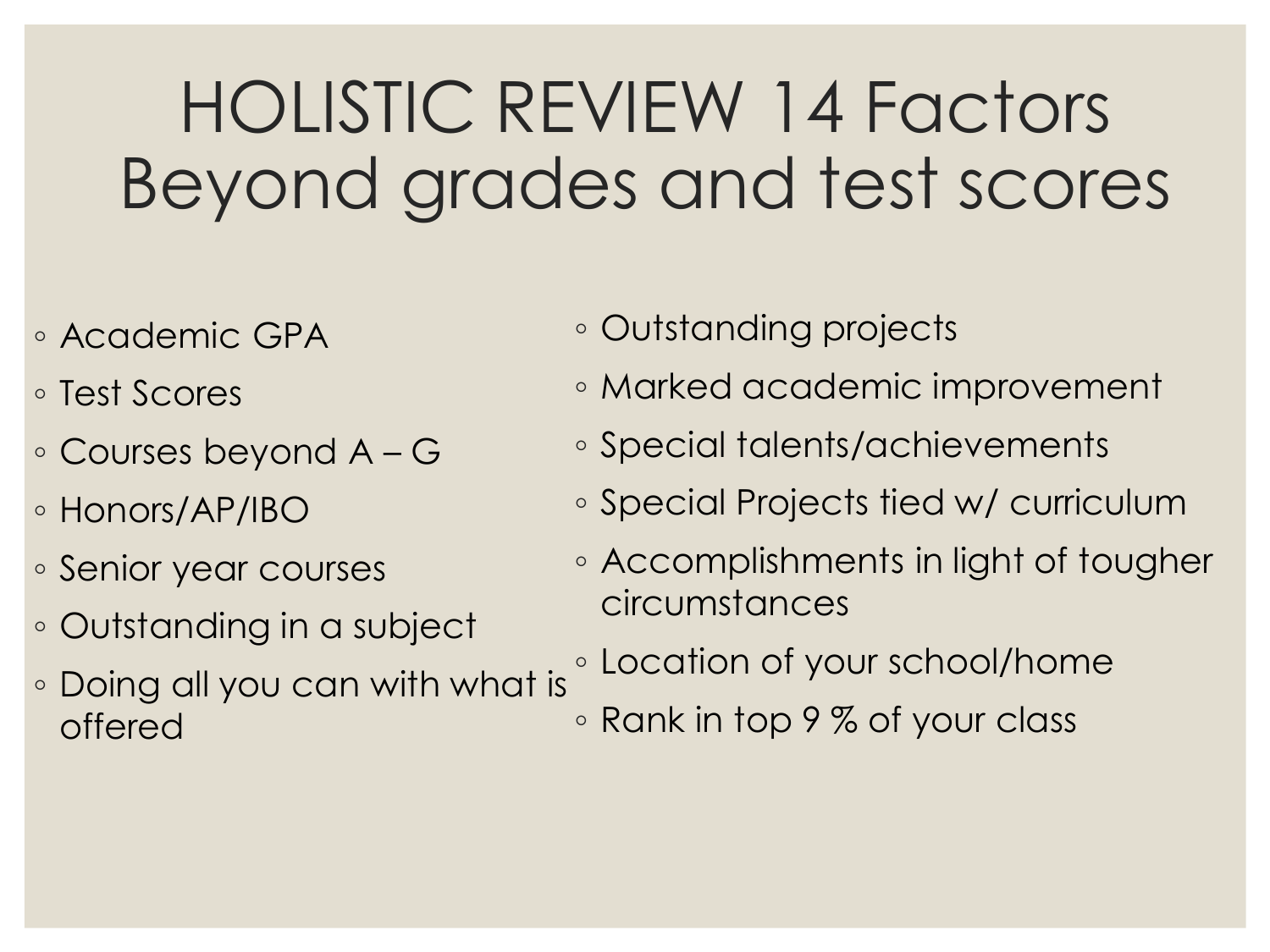### Impaction.

◦ Impaction means that a campus receives more eligible applicants then they can accommodate and therefore must restrict enrollment to that campus (often requiring higher eligibility standards.

- Impacted Campuses
- Impacted Majors and Programs
- Impacted Groups: (Freshman, Transfers)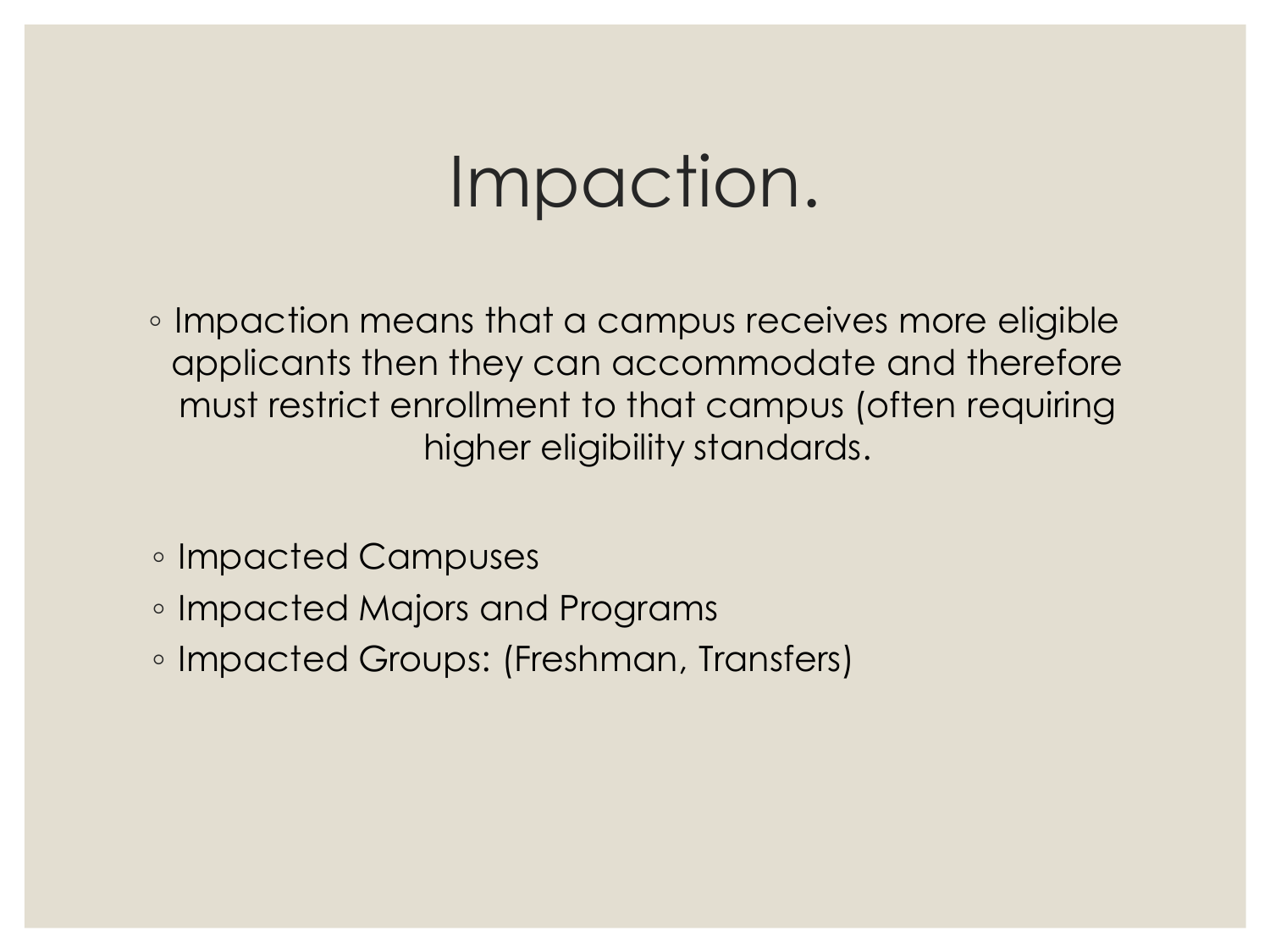### List of Resources

- [www.actstudent.org](http://www.actstudent.org/) (ACT)
- [www.collegeboard.org](http://www.collegeboard.org/) (SAT)
- [www.assist.org](http://www.assist.org/) (A G)
- [www.calstateapply.edu](http://www.calstateapply.edu/) (Apply)



◦ [www.universityofcalifornia.](http://www.universityofcalifornia.edu/) edu

(Apply)

◦ [www.fafsa.gov](http://www.fafsa.gov/) (Free Money)

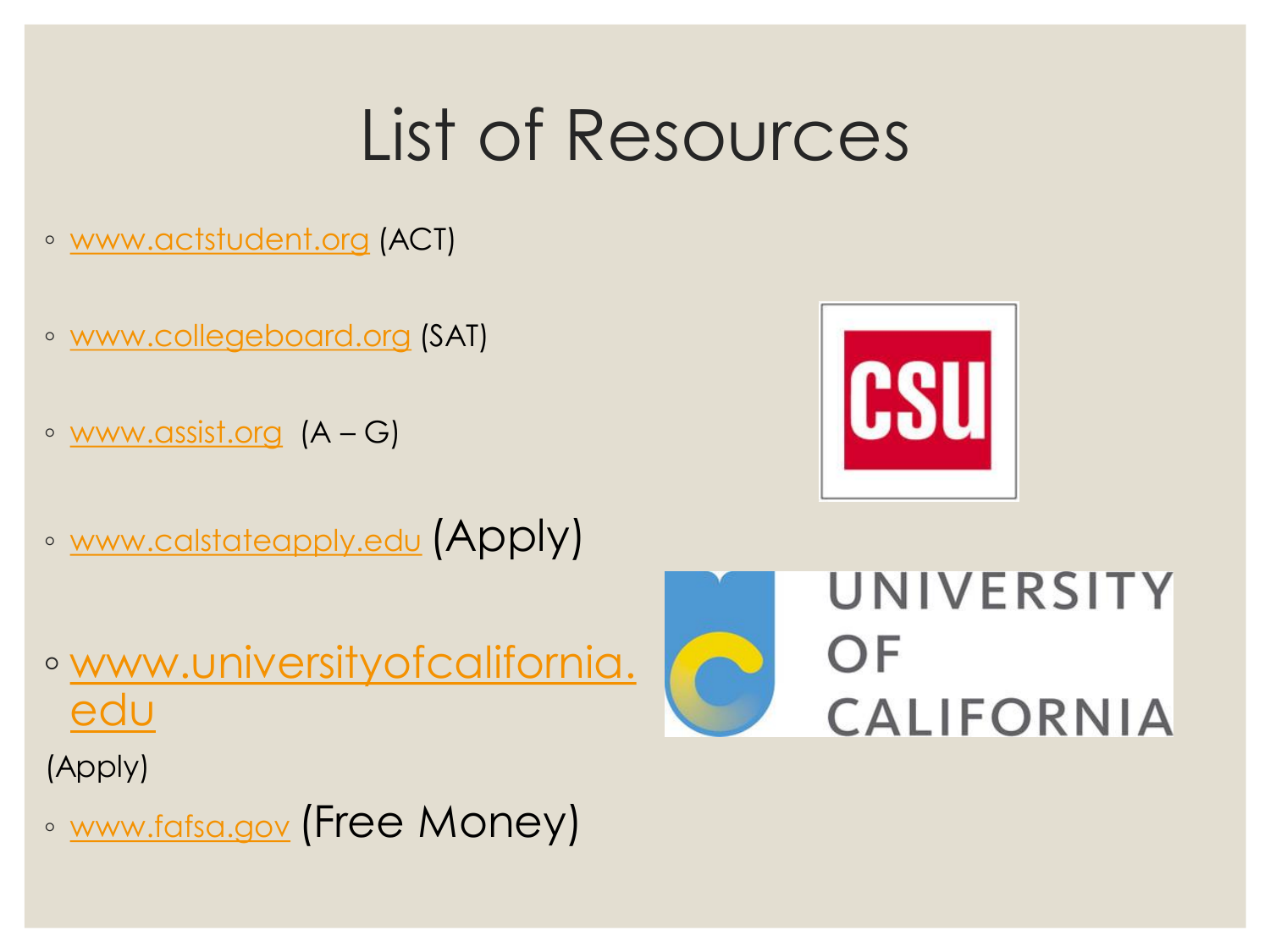### Ask Yourself…

- Am I on the A G college prep track?
- Whose responsibility is it to make sure I am?
- What if I have a "D" grade on my transcript in an A G course?
- Who can I go to for guidance and assistance?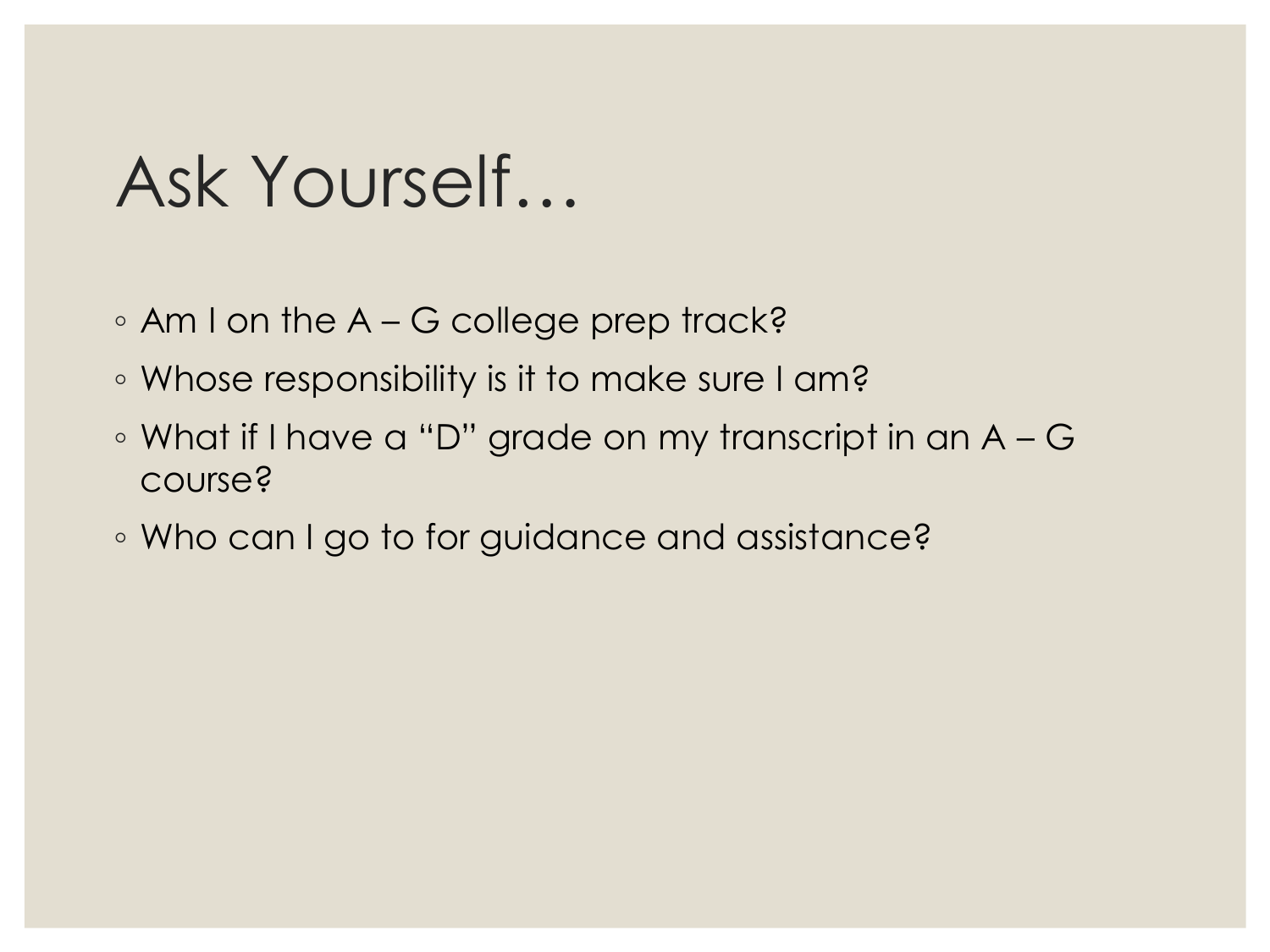## WHERE CAN YOU GO?

- High School Counselor
- AVID/TRiO/CalSOAP
- High School Teachers
- The colleges in your area
- The internet
- Me! (Gema) 707-826-3576
- AND…….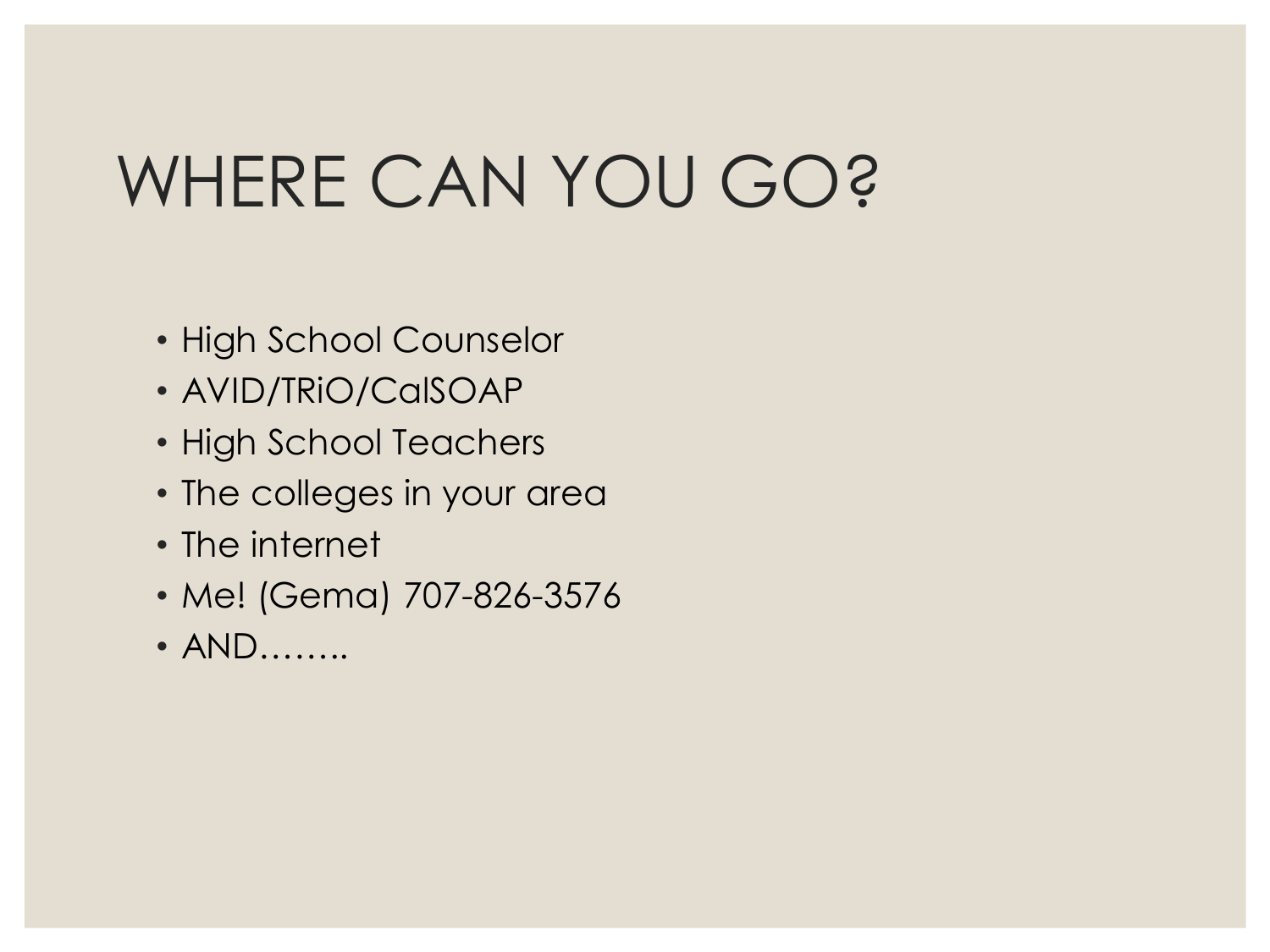### ONE MORE SUPER COOL WEBSITE!!!

#### **www.californiacolleges.edu**

◦ Career Planning

◦ Explore Careers and Job Outlooks

◦ High School Planning

◦ Planning timeline, How to succeed in High School

◦ College Planning

◦ Explore Schools, Programs, Majors, and test prep

◦ Financial Aid Planning

◦ Scholarships, Grants, etc…

◦ Your Portfolio

◦ Tools and Resources appropriate to YOU.